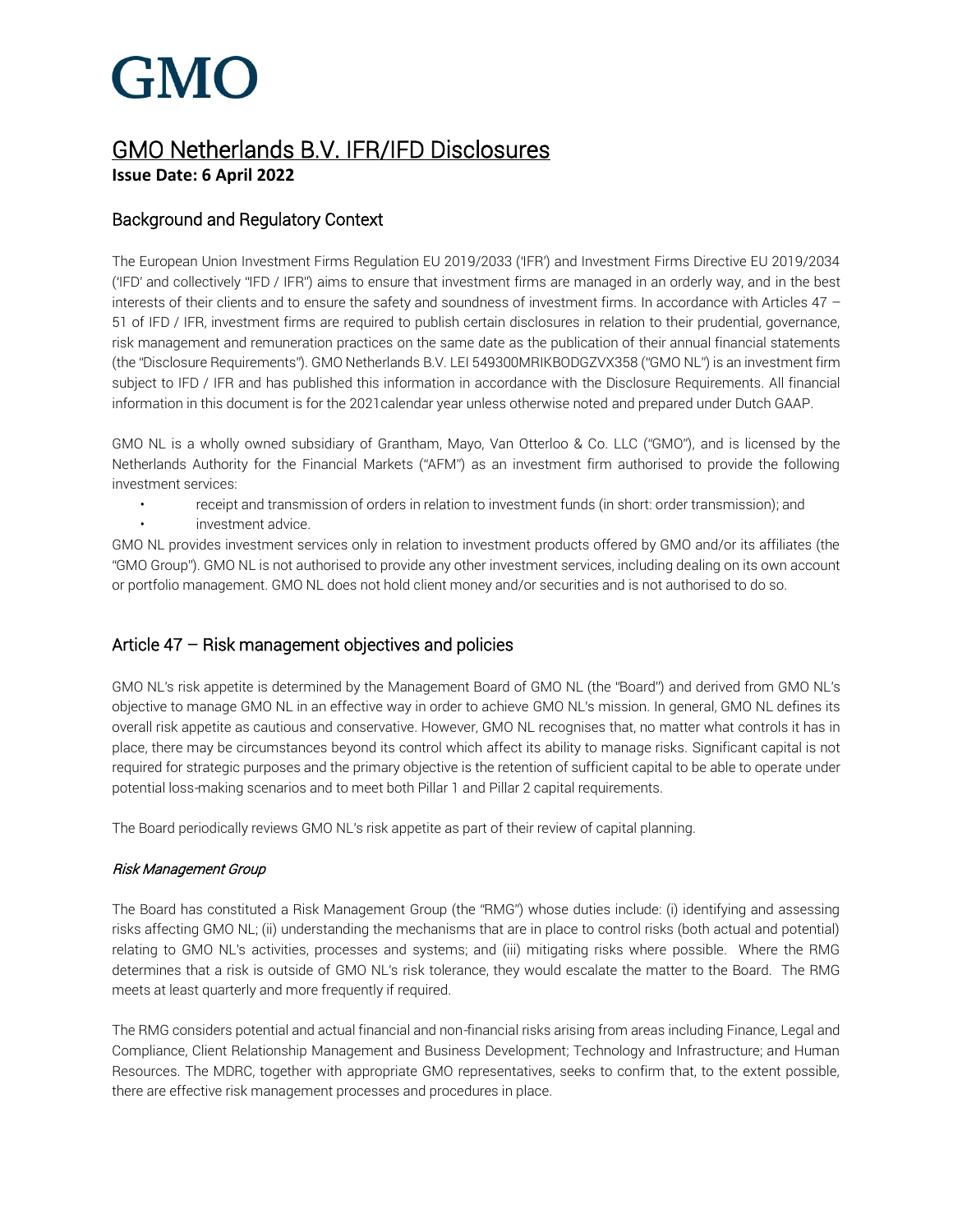A summary of the financial risks and the non-financial risks to which GMO NL is or may be exposed, or is or may be exposing its client to, is set out under the headings below.

#### Financial Risks

The following summarises how GMO NL seeks to mitigate its main financial risks. However, certain risks are inherent in GMO NL's business and are considered to fall within GMO NL's risk appetite. Therefore, while steps are taken to mitigate these risks, such risks cannot be entirely eliminated.

#### Credit and counter party risk

Credit risk of GMO NL's counterparties is monitored on an ongoing basis via reports detailing, amongst other things, credit ratings, ratings outlook, and credit default swap spreads on the relevant counterparties. As of the date of this document, GMO NL's principal financial assets are bank balances and trade and other receivables. These represent GMO NL's maximum exposure to credit risk in relation to financial assets. This risk is closely monitored, with a focus on diversification of credit risk, including counterparty exposure, and regular reviews of the financial position of GMO NL's banking institution used. GMO NL's residual credit and counterparty party risk is therefore considered low, and no specific capital is maintained in relation to this risk.

#### Market Risk

GMO NL's clients are subject to market risk in relation to their investment strategies. GMO NL's clients are generally invested in a broad range of investment strategies, including those that are considered less sensitive to market variations than long-only equities. In addition, the GMO Group's value orientation generally results in investments in securities less susceptible to material falls in financial markets. GMO NL itself does not hold financial assets which are subject to market risk. GMO NL's residual market risk is therefore considered low and no specific capital is maintained in relation to this risk.

#### Concentration Risk

The GMO Group seeks to limit the impact of changes in the demand of clients through offering a range of strategies to GMO NL's clients and through diversification of its business by domicile, client, and consultant channels. GMO NL's financial assets are somewhat concentrated with its bank and trade and other receivables from its affiliates. GMO NL's bank is monitored as described in the "Credit and counter party risk" section above. GMO NL's residual concentration risk is therefore considered low, and no specific capital is maintained in relation to this risk.

#### Liquidity Risk

GMO NL seeks to ensure that it has sufficient liquid resources in order to meet its obligations as they fall due and to comply with the IFR/IFD liquid assets requirements. GMO NL's continuously reviews its liquidity position. Reports are provided on a periodic basis to the GMO NL Board regarding GMO NL's liquidity position. GMO NL's tolerance for liquidity risk is low. GMO NL continues to have adequate internally generated liquid resources without need to raise any funds from the market. As a result, the impact of market-wide stresses and the requirement for any early warning indicators on borrowings do not apply to GMO NL.

#### Interest Rate Risk

GMO NL closely monitors its exposure to interest rate risk. GMO NL does not enter into hedging transactions for its own account. In addition, GMO NL has no borrowings and, therefore, its exposure to interest rate risk is limited to any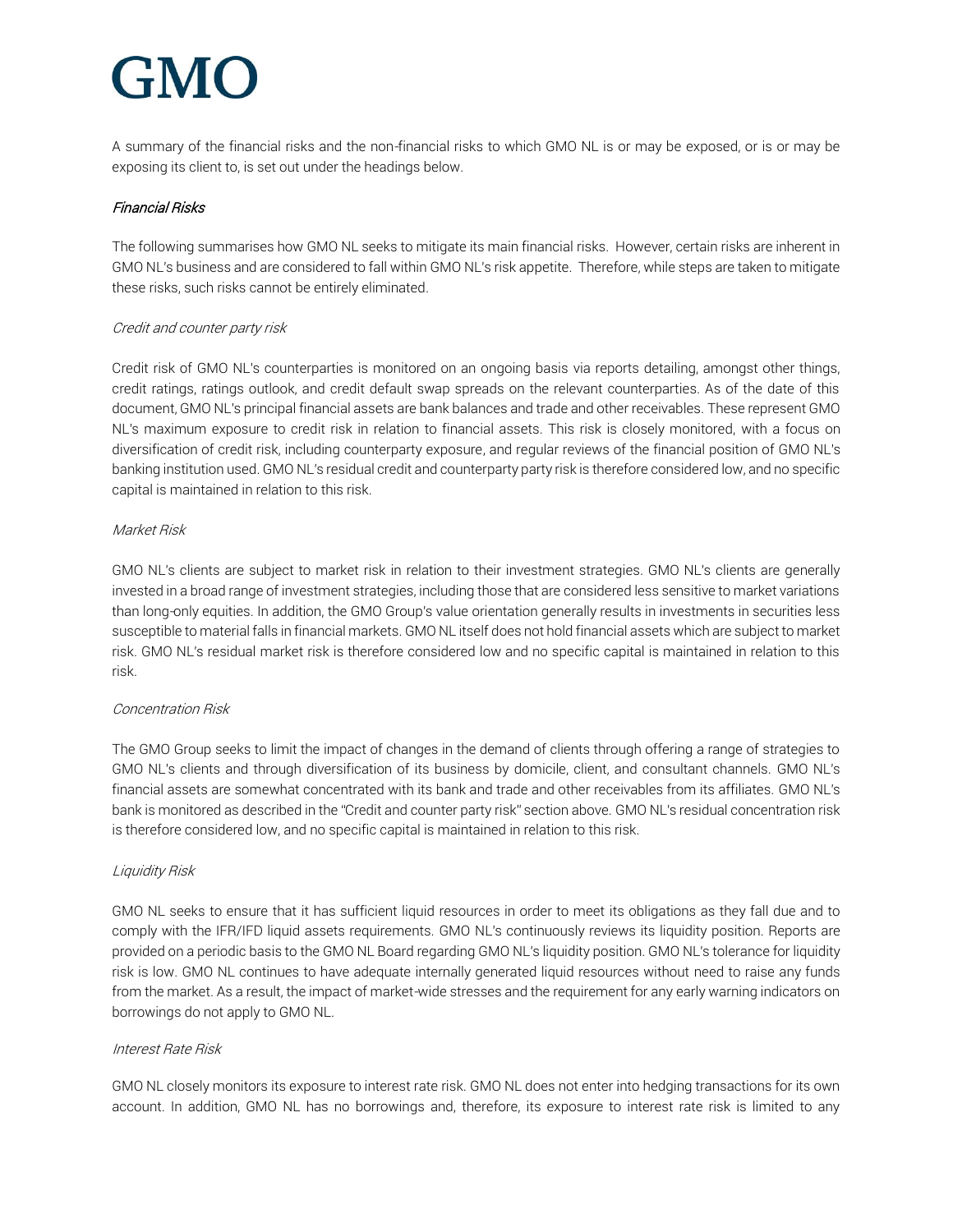investment of cash balances. GMO NL's residual interest rate risk is therefore considered low and no specific capital is maintained in relation to this risk.

#### Remuneration Risk

Remuneration risk includes, among other things, incentivising an environment of excessive risk taking and failing to maintain adequate capital and liquidity as a result of paying excessive compensation. GMO NL seeks to address this risk by (1) attracting and retaining qualified employees who will perform in a manner that will assist GMO NL in meeting its primary objective; (2) ensuring that remuneration practices are fiscally prudent and risk-focused in an effort to promote effective risk management; (3) ensuring that remuneration decisions are in compliance with relevant laws and regulations; and (4) ensuring that remuneration decisions are internally consistent. GMO NL has a Remuneration Policy in place.

#### Non-Financial Risks

GMO NL is subject to a number of non-financial risks. These risks and how they are mitigated are considered below.

#### Strategic Risk

GMO NL's primary objective is providing investment services in relation to products which deliver superior investment performance. In this context, its strategic risks include: (a) poor investment performance by the GMO Group leading to loss of client revenue; (b) changes in the demand of clients, which may lead them to allocate assets away from the GMO Group; (c) a material fall in financial markets, which would impact asset-based revenues; and (d) the loss of clients related to unsatisfactory service. GMO NL believes that these material risks are within GMO NL's risk appetite.

A loss of key employees is also a strategic risk for GMO NL. As the GMO Group's employees are an integral part to GMO NL's success, including achieving positive investment performance and providing good client service, the GMO Group seeks to attract, retain, and motivate its employees by providing total remuneration that is competitive in the relevant market. In addition, to ensure that the loss of one or more individuals on either a permanent or temporary basis will not materially impair performance or service, the GMO Group employs a team approach and seeks to cross train its employees in order not to be reliant upon key individuals.

#### Operational Risk

GMO NL faces certain operational risks, including but not limited to those relating to client operations and shareholder services, handling of cash flows, client reporting, logical and physical access, recoverability of systems and application outages, identifying and protecting against cyber security threats, data transmissions, backup, and retention. The controls relating to these risks are discussed in GMO's Type II SOC 1 report, and additional oversight is provided by the GMO Group's Risk Management Steering committees as appropriate. Furthermore, cyber security risk is also mitigated by ongoing training to all employees of the GMO Group's IT and Security awareness guidelines and a culture of IT security awareness.

GMO NL has implemented a business continuity plan, which includes procedures and preparations that would be invoked in an event impacting its office, its employees or business operations. The purpose of the plan is to coordinate communication and operations during the emergency and facilitate the resumption of normal business operations once the emergency has passed.

#### Integrity Risk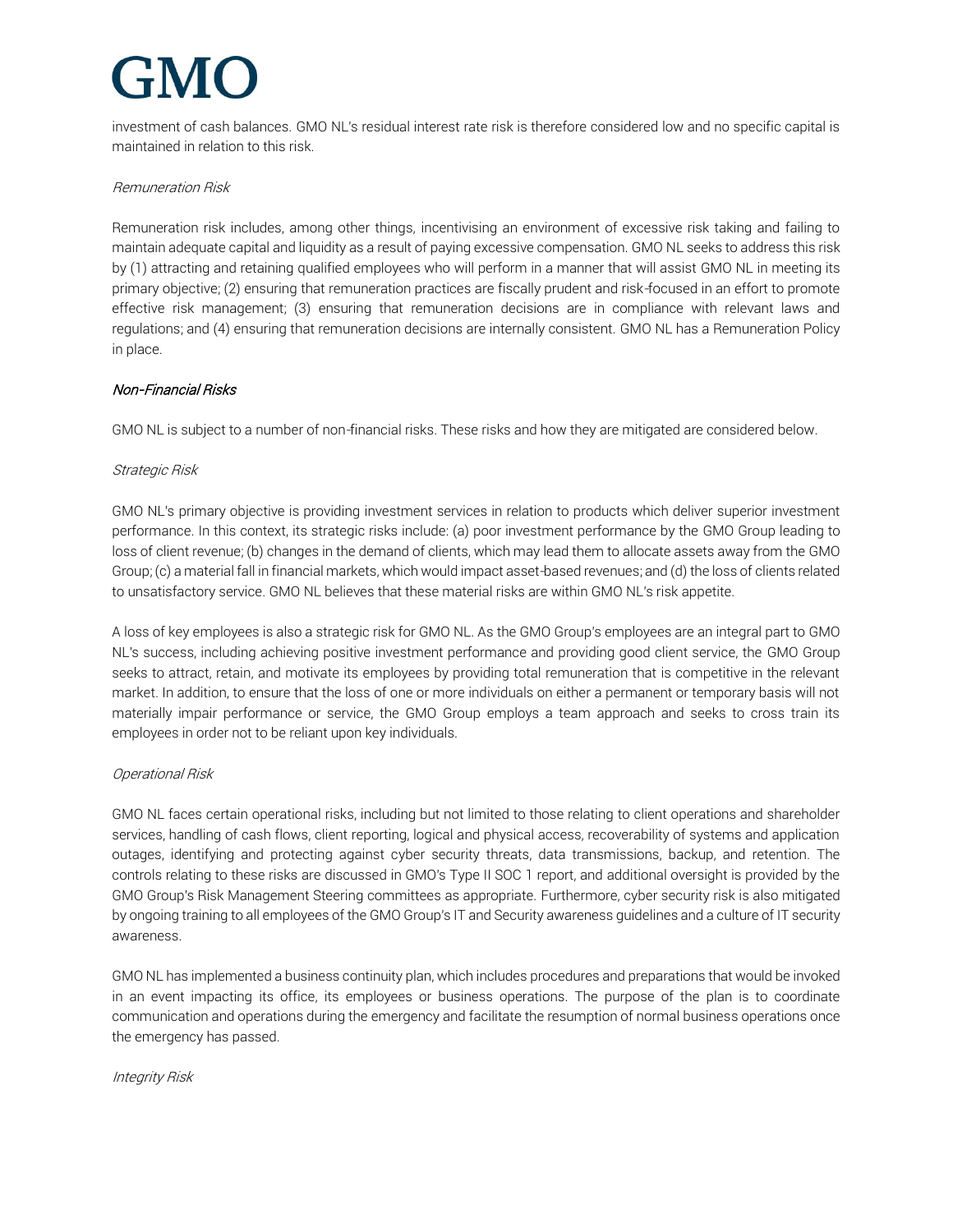Integrity risk includes the risk of employee misconduct including code of ethics breaches, money laundering, sanctions violations, bribery, corruption, and other inappropriate behaviour. Conduct risk is mitigated by a rigorous employee vetting process; a culture of ethical and thoughtful behaviours in line with GMO NL's mission of putting clients' interests before our own; ongoing compliance training and appropriate regulatory registrations. The risk of fraudulent activities affecting GMO NL client assets is mitigated by the fact that GMO NL does not have permission to hold client assets (such assets are generally held by third party custodians).

At GMO NL, fraud risk is further mitigated by the segregation of duties including systematic access to its bank accounts and a requirement for dual authorisations by approved personnel. Additionally, new employees are subject to appropriate screening in accordance with GMO NL's Covered Persons Screening Policy.

To mitigate the risk that clients are not serviced effectively, client service at GMO NL is handled internally by a group of experienced and qualified client relationship managers. This structure assists to develop strong relationships beyond the provision of strong investment results.

#### Article 48 – Governance

The Board of GMO NL consists of three members:

- Bart Noordman serves as Chairman of GMO NL's Chairman, Mr. Noordman is responsible for determining the strategic direction of GMO NL and ensuring that strategy is implemented through functional steps. Mr. Noordman does not hold any other directorships.
- Steven Beare serves as the MDRC of GMO NL's MDRC Mr. Beare is responsible for the financial matters and all the control functions within GMO NL (i.e., the risk management and compliance functions). Mr. Beare holds one other directorship and two additional directorships of a personal nature. .
- Maarten de Lint serves as the Managing Director, Operations (the "MDO") of GMO NL's MDO Mr. De Lint is responsible for certain operational matters of GMO NL, including Information Technology, Human Resources, and Business Continuity. Mr. De Lint does not hold any other directorships.

#### Diversity Policy

Given the size and nature of the business of GMO NL, GMO NL so far has had no explicit policy on diversity regarding selection of members of the Board, its objectives, nor any specific targets. In view of IFD requirements, and GMO NL's value of promoting diversity, GMO NL is considering to set-up such a policy in writing.

#### The Risk Management Group

As further detailed in the preceding section, the Board has constituted a RMG for the purposes of assisting the Board in ensuring that GMO NL has in place effective processes to identify, assess, manage, and where appropriate, mitigate actual and/or potential risks to GMO NL and its business. The RMG meets on a quarterly basis. During the 2021 calendar year the RMG met four times.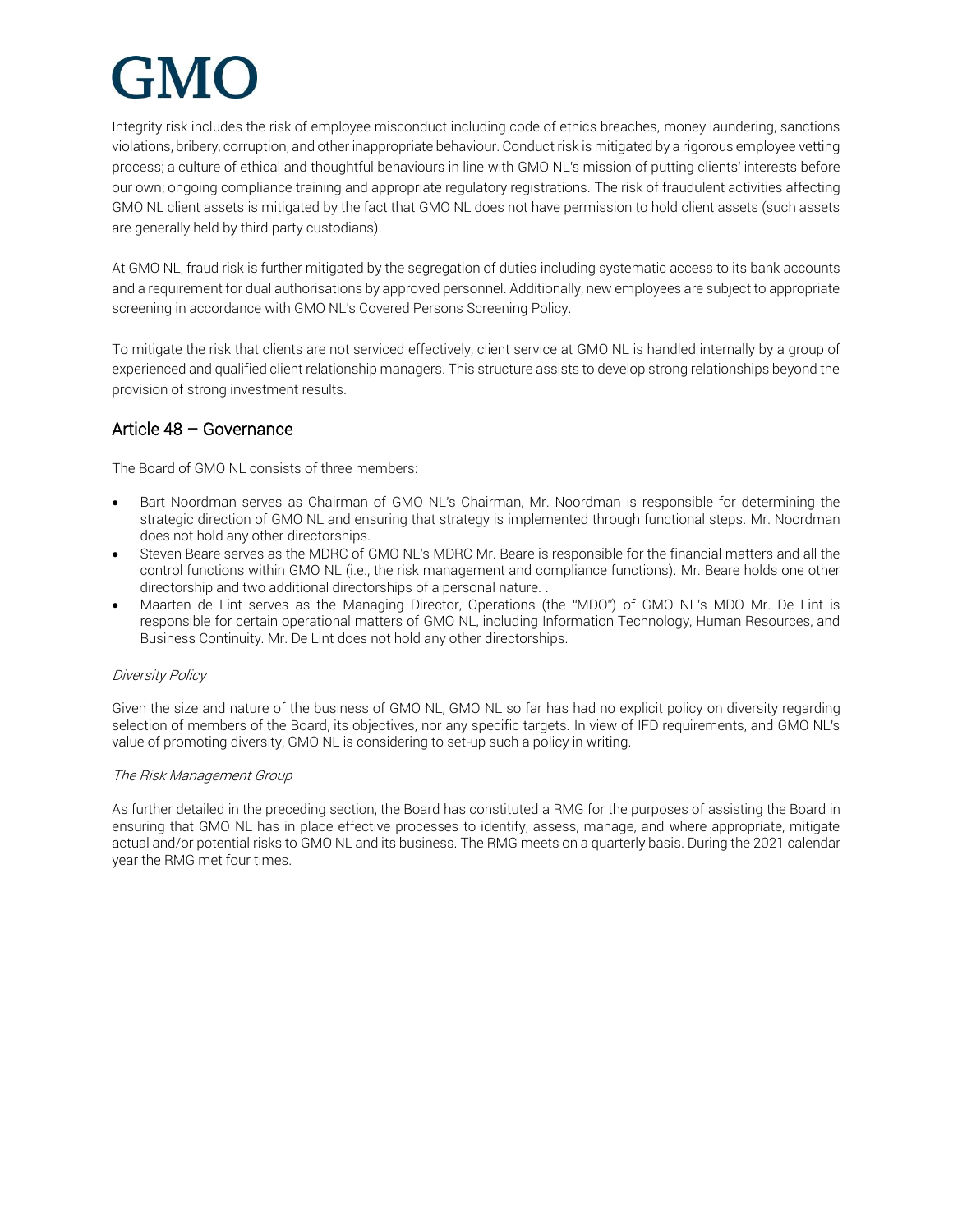### GMO Article 49 – Own funds

Reconciliation of Common Equity Tier 1 Items at 31 December 2021 (Source based on reference numbers of the balance sheet in the audited financial statements)

| Common Equity Tier One Capital                                                                                                               |              |
|----------------------------------------------------------------------------------------------------------------------------------------------|--------------|
| Permanent share capital                                                                                                                      | €751,312     |
| Eligible members capital                                                                                                                     |              |
| Shared premium                                                                                                                               | €7,312,097   |
| Retained earnings                                                                                                                            | €3,510,659   |
| Accumulated other comprehensive income                                                                                                       |              |
| Other reserves                                                                                                                               |              |
| Verified interim profits                                                                                                                     |              |
| Total deductions of which:                                                                                                                   | €(3,997,179) |
| Goodwill                                                                                                                                     |              |
| Other intangible assets                                                                                                                      | 3,806,837    |
| Deferred tax assets that rely on future<br>profitability and do not arise from<br>temporary differences net of associated<br>tax liabilities | 190,342      |
|                                                                                                                                              |              |
|                                                                                                                                              |              |
| <b>Total Common Equity Tier 1 Capital</b>                                                                                                    | €7,576,889   |
| Additional Tier 1 Capital                                                                                                                    |              |
| Preferred Shares                                                                                                                             |              |
| Contingent convertible securities                                                                                                            |              |
| Other Hybrid Security                                                                                                                        |              |
| <b>Total Common Equity Tier 1 Capital</b>                                                                                                    |              |
|                                                                                                                                              |              |
| <b>Tier 2 Capital</b>                                                                                                                        |              |
| Subordinated debt                                                                                                                            |              |
| Revaluation reserves                                                                                                                         |              |

Common Equity Tier 1 items issued by GMO NL comprise permanent common share capital, share premium, and retained earnings. The characteristics of GMO NL's common shares are set out in Annex 1. Deductions comprise deferred tax and intangible assets. No restrictions were applied to GMO NL's calculation of own funds in accordance with IFR.

#### Article 50 – Own funds requirements

Capital Adequacy

#### Pillar 2

Under Pillar 2, GMO NL must, amongst other things, regularly assess the amount of internal capital it considers adequate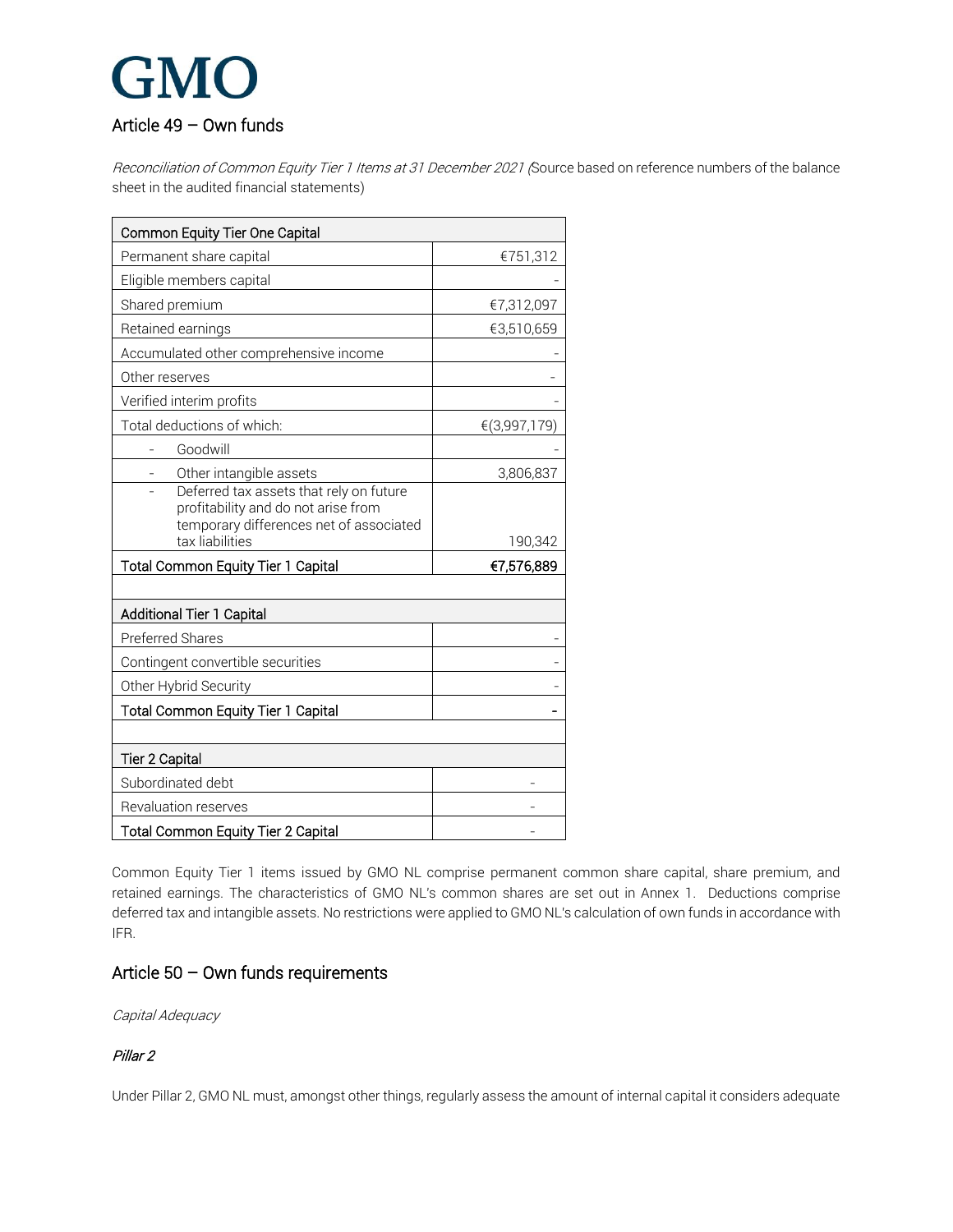to cover the nature and level of the risks to which it is or might be exposed within the context of its overall risk management framework and whether GMO NL should hold additional capital with respect to risks not addressed under Pillar 1. For an overview of those risks we refer to our input on Article 47 above.

The GMO NL Pillar 2 capital requirement figure is derived from the capital required to cover any net cumulative losses based upon the stress testing plus the capital required for an orderly wind-down of the business.

Based upon the Pillar 2 calculations it has made internally, GMO NL would be able to withstand the stress tests associated with the scenario forecasts and has sufficient capital to cover such a potential downturn in its business. As a result of the current capital surplus, GMO NL would also have enough residual working capital to continue its operations.

#### Pillar 1

Pillar 1 requires that GMO NL maintains sufficient capital to satisfy the IFR/IFD capital requirement. For Class 2 firms, the minimum capital ("own funds") requirement is calculated as the higher of (a) the permanent minimum capital requirement (€75k), (b) the Fixed Overhead Requirement, "FOR", (one quarter of GMO NL's fixed overheads for the preceding year) or (c) k-factor own funds requirement (a series of risk parameters or 0.02%\*average AUM).

(a) the permanent minimum capital requirement relevant for GMO NL is €75K.

(b) The FOR is equal to 25% of GMO NL's relevant total expenditure in GMO NL's most recent audited annual reports and accounts less certain expenses, for example staff bonuses, except to the extent that they are guaranteed.

| Pillar 1                                   |        |
|--------------------------------------------|--------|
| <b>Fixed Overhead Requirement</b>          | €'000  |
| Total Expenditure                          | 6,298  |
| Less Eligible Adjustments                  | $-231$ |
| Equals Adjusted Annual Expenditure         | 6,067  |
| 25% (13/52) of Adjusted Annual Expenditure | 1,517  |

#### Notes:

- 1) Figures for the year ended 31 December 2021.
- 2) Eligible Adjustments include staff bonuses and expenditures from tax.

(c) The k-factor requirement is a combination of risk factors including risk to client, risk to market and risk to firm. Due to the limited activities of GMO NL the calculation is localised to 0.02% of GMO NL's average assets under management.

|                                    | Factor amount $(6)$ | K-factor requirement<br>(€) |
|------------------------------------|---------------------|-----------------------------|
| TOTAL K-FACTOR REQUIREMENT         |                     | 810,358                     |
| Risk to client                     |                     | 810,358                     |
| Assets under management            | 4,051,788,978       | 810,358                     |
| Client money held - Segregated     |                     |                             |
| Client money held - non-segregated |                     |                             |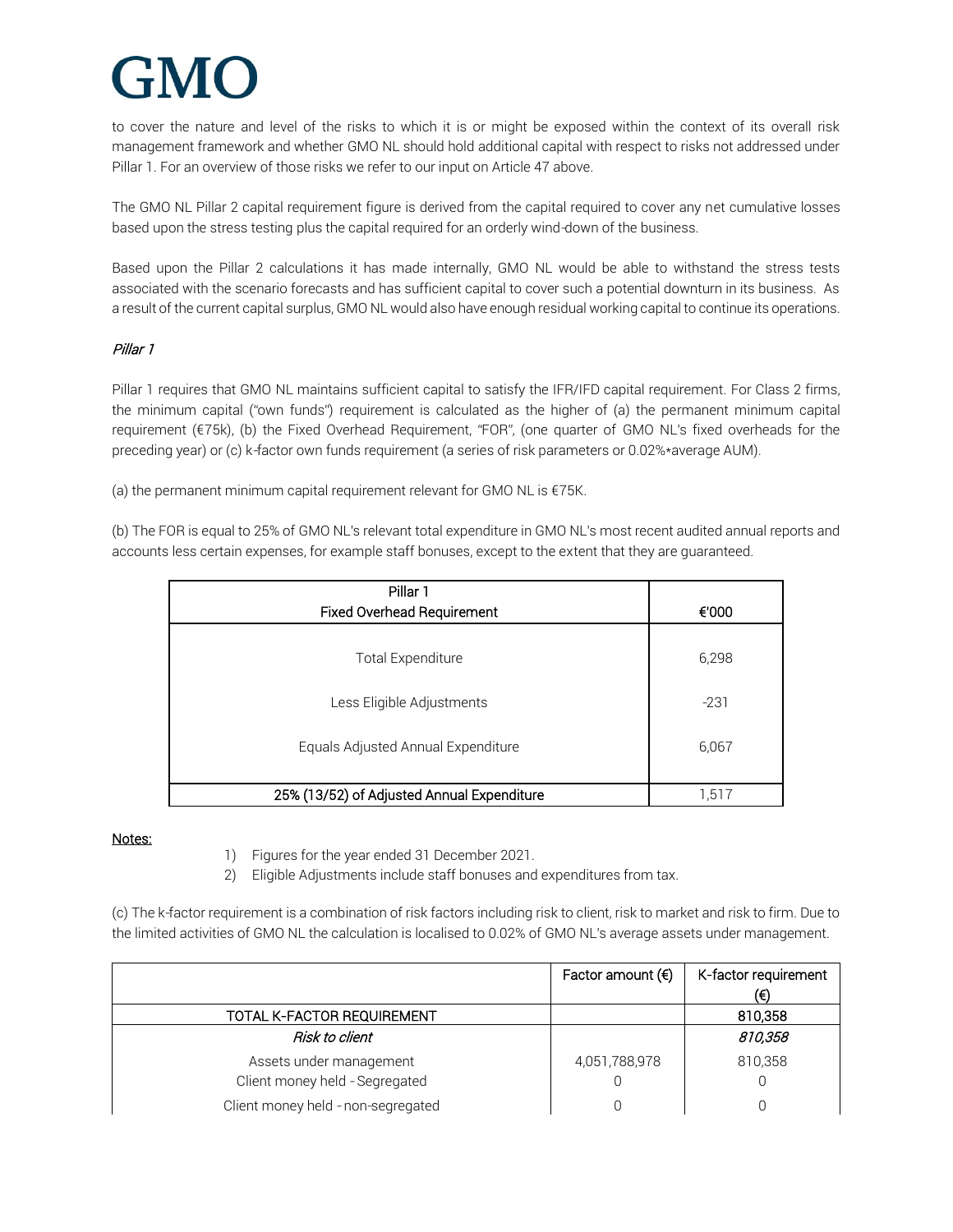

| Assets safeguarded and administered        |  |
|--------------------------------------------|--|
| Client orders handled - Cash trades        |  |
| Client orders handled - Derivatives Trades |  |
| Risk to market                             |  |
| K-Net positions risk requirement           |  |
| Clearing margin given                      |  |
| Risk to firm                               |  |
| Trading counterparty default               |  |
| Daily trading flow - Cash trades           |  |
| Daily trading flow - Derivative trades     |  |
| K-Concentration risk requirement           |  |

GMO NL's minimum Pillar 1 capital requirement will therefore be the Fixed Overhead Requirement.

#### Article 51 - Remuneration policy and practices

GMO NL's remuneration program aims to establish a strong link between each covered person's level of variable reward on the one hand and his or her performance as well as GMO NL's and the GMO Group's performance on the other hand. A covered person includes all employees of GMO NL, its Board and temporary employees of GMO NL including insourced employees of GMO NL(collectively, "Covered Persons"). It also takes into account the interests of clients of GMO NL in ensuring that the remuneration of Covered Persons does not create an incentive to treat clients unfairly or to favor the interests of GMO NL's or a Covered Person to the potential detriment of clients.

Remuneration consists of a fixed remuneration component and a variable component. The variable component is discretionary. Any variable remuneration awarded and paid by GMO NL will only consist of cash.

The Board, in consultation with the GMO Group Head of Human Resources, determines the maximum amount of total variable remuneration that can potentially be awarded in the annual compensation process (the "bonus pool"). The bonus pool is determined using a bottom-up approach that takes into account applicable individual and GMO NL-level criteria, including:

- The regulatory requirements applying to GMO NL;
- GMO NL's revenue and operating income for the current year;
- GMO NL's revenue and operating income forecasts for the next year;
- GMO Group-wide long-term and short-term financial performance;
- The scope of a Covered Person's responsibilities;
- Whether the Covered Person achieved the objectives outlined at the beginning of the review period;
- The Covered Person's performance during the year and over the long-term, including how the Covered Person demonstrated:
	- That the Covered Person acted in the best interest of GMO NL, including compliance with GMO NL policies;
	- The Covered Person's commitment to GMO NL; and
	- The Covered Person's focus on GMO NL's directions and goals.
- The relevant business unit's financial performance during the year;
- Client satisfaction levels and client relationship matters;
- Any feedback from risk management and compliance functions; and
- Relevant remuneration survey market data.

GMO NL ensures that:

- the ratio between a Covered Person's fixed and variable remuneration, if any, is appropriately balanced;
- **■** the variable remuneration of any Covered Person shall not exceed regulatory requirements, including, in principle, that variable compensation of Covered Persons within the Netherlands shall not exceed 20% of the fixed remuneration; and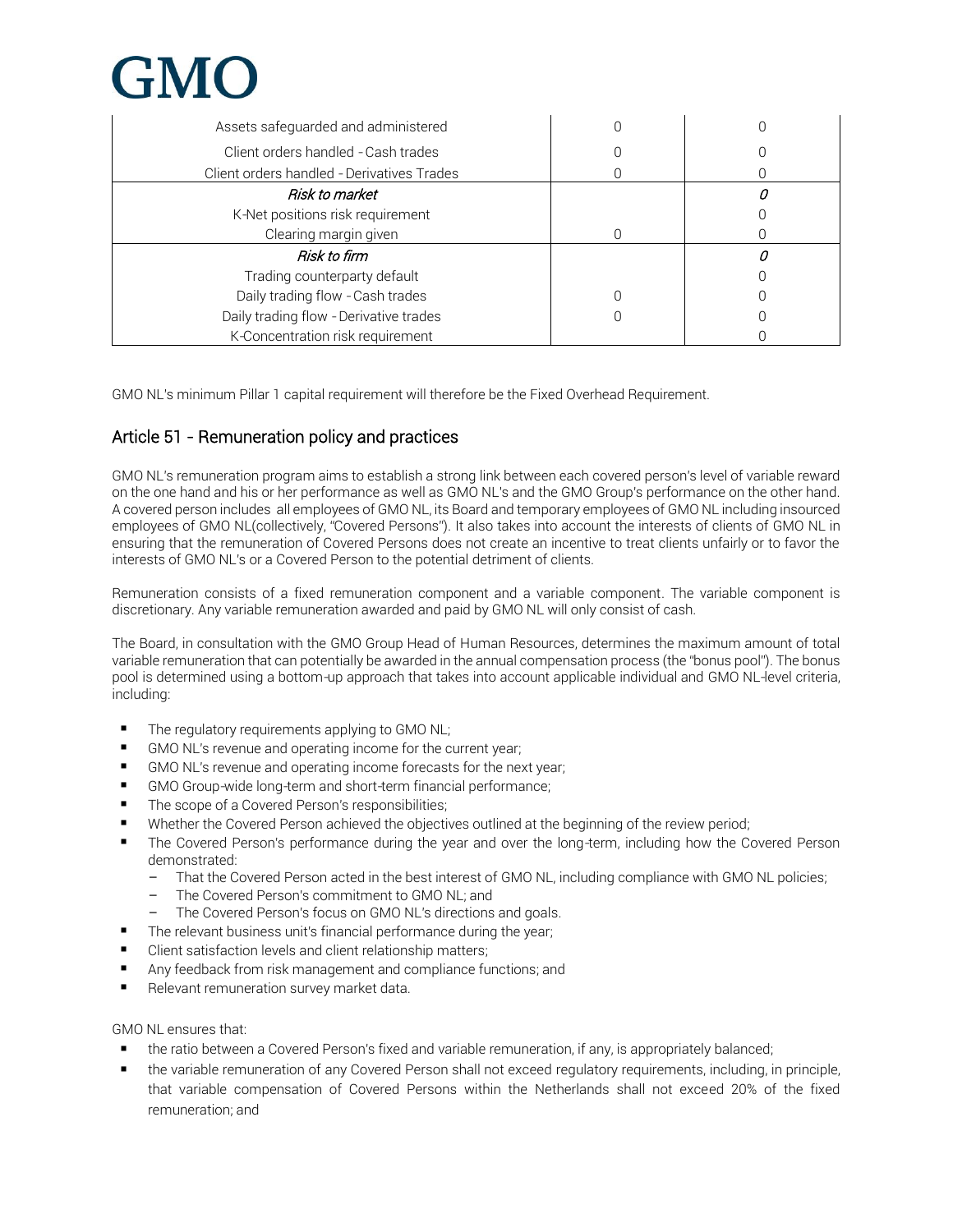

**■** remuneration decisions are internally consistent.

Aggregated Quantitative Information on Remuneration

|                                                                                        | Fixed     | Variable | Deferred | Number of<br><b>Beneficiaries</b> | Form |
|----------------------------------------------------------------------------------------|-----------|----------|----------|-----------------------------------|------|
|                                                                                        | €1,223,86 | €136.80  |          |                                   |      |
| Senior management                                                                      |           |          | €∩       |                                   | Cash |
| Members of staff whose actions have a material<br>impact on the risk profile of GMO NL | €0        | €0       | €0       |                                   | N/A  |

In relation to its variable remuneration to all Covered Persons, GMO NL benefits from the proportionality derogation for remuneration rules laid down in IFD. As a result, any cash/instruments ratio, deferral and vesting mechanism and remuneration committee requirements do not apply.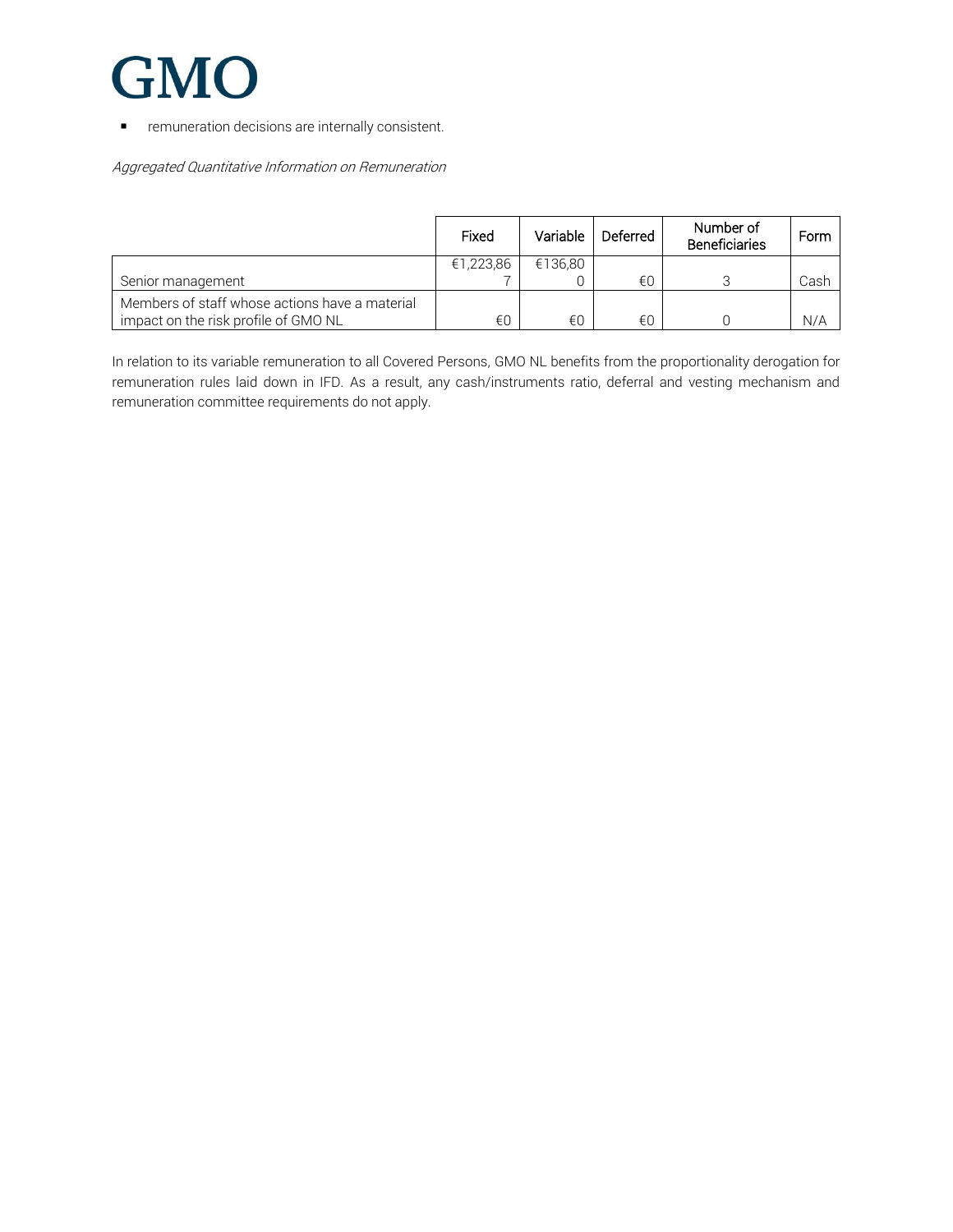### ANNEX 1 – OVERVIEW CAPITAL INSTRUMENTS

| Row<br>number   | Explanation                                                                                                                                                 |
|-----------------|-------------------------------------------------------------------------------------------------------------------------------------------------------------|
|                 | Issuer                                                                                                                                                      |
|                 | GMO Netherlands B.V.                                                                                                                                        |
| $\overline{c}$  | Unique identifier (e.g. CUSIP, ISIN or Bloomberg identifier for private placement)                                                                          |
|                 | N/A                                                                                                                                                         |
| 3               | Public or private placement<br>Private                                                                                                                      |
| 4               | Governing law(s) of the instrument                                                                                                                          |
|                 | Dutch law                                                                                                                                                   |
| 5               | Instrument type (types to be specified by each jurisdiction)                                                                                                |
|                 | Ordinary shares issued by a private limited liability company (Aandelen op naam uitgegeven door een<br>Besloten Venootschap met beperkte aansprakelijkheid) |
| 6               | Amount recognised in regulatory capital (Currency in million, as of most recent reporting date)                                                             |
|                 | Fully paid up share capital: €751,312 (0.751312 million)                                                                                                    |
|                 | Share premium: €7,312,097                                                                                                                                   |
| 7               | Nominal amount of instrument                                                                                                                                |
|                 | €1, per share                                                                                                                                               |
| 8               | Issue price                                                                                                                                                 |
|                 | €1, per share                                                                                                                                               |
| 9               | Redemption price                                                                                                                                            |
|                 | €1, per share                                                                                                                                               |
| 10              | Accounting classification                                                                                                                                   |
|                 | Shareholders' equity                                                                                                                                        |
| 11              | Original date of issuance<br>13 November 2018 and 31 December 2019                                                                                          |
| 12              | Perpetual or dated                                                                                                                                          |
|                 | Perpetual                                                                                                                                                   |
| $\overline{13}$ | Original maturity date                                                                                                                                      |
|                 | No maturity                                                                                                                                                 |
| $\overline{14}$ | Issuer call subject to prior supervisory approval                                                                                                           |
|                 | <b>No</b>                                                                                                                                                   |
| 15              | Optional call date, contingent call dates and redemption amount                                                                                             |
|                 |                                                                                                                                                             |
|                 | No call                                                                                                                                                     |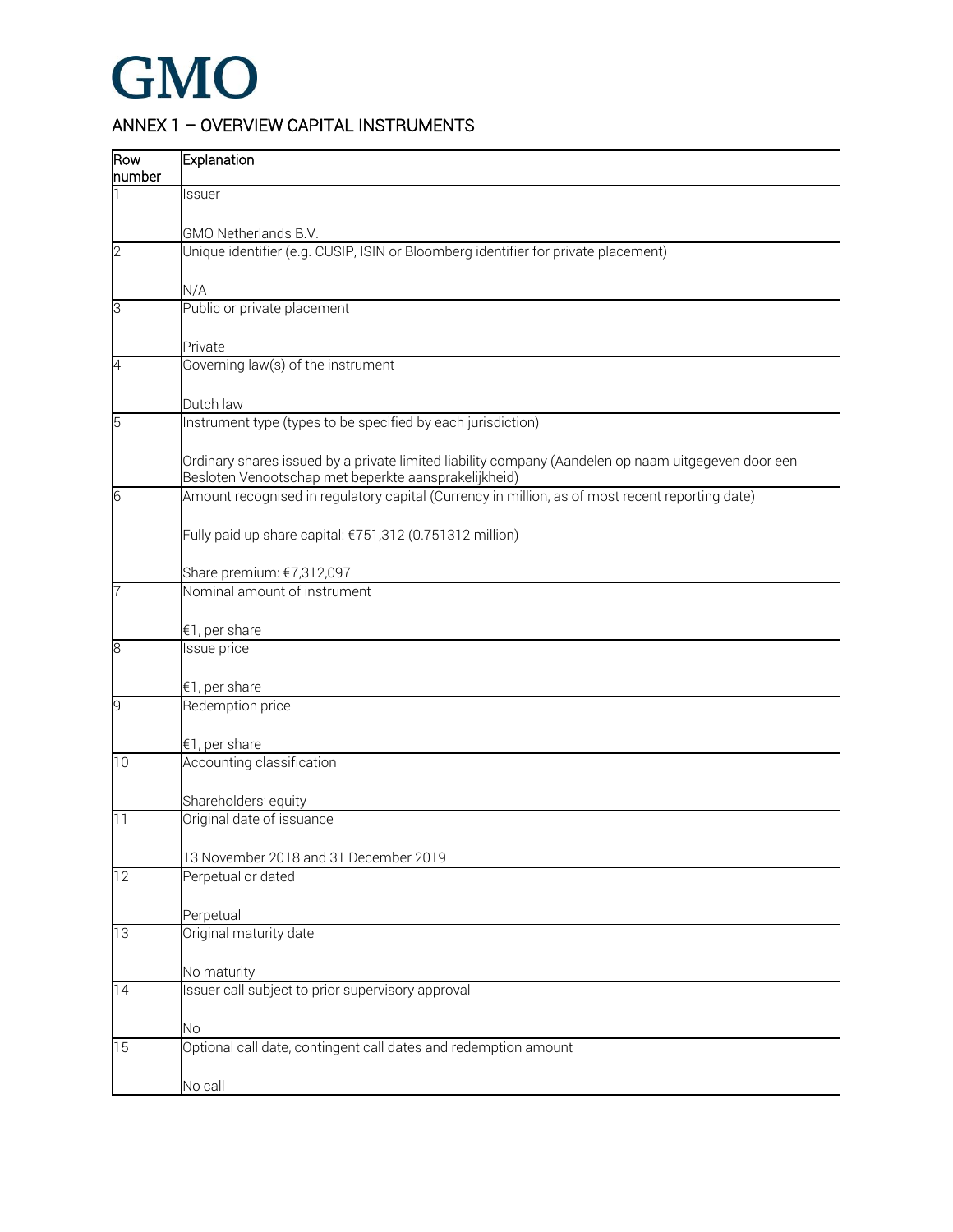| 16              | Subsequent call dates, if applicable                                           |
|-----------------|--------------------------------------------------------------------------------|
|                 |                                                                                |
|                 | No call                                                                        |
| 17              | Fixed or floating dividend/coupon                                              |
|                 |                                                                                |
| 18              | Floating<br>No coupon                                                          |
| 19              | Existence of a dividend stopper                                                |
|                 |                                                                                |
|                 | <b>No</b>                                                                      |
| $\overline{20}$ | Fully discretionary, partially discretionary or mandatory (in terms of timing) |
|                 |                                                                                |
|                 | Fully discretionary                                                            |
| 21              | Fully discretionary, partially discretionary or mandatory (in terms of amount) |
|                 |                                                                                |
|                 | Fully discretionary                                                            |
| 22              | Existence of step up or other incentive to redeem                              |
|                 |                                                                                |
| 23              | <b>No</b><br>Non-cumulative or cumulative                                      |
|                 |                                                                                |
|                 | Noncumulative                                                                  |
| $\overline{24}$ | Convertible or non-convertible                                                 |
|                 |                                                                                |
|                 | Nonconvertible                                                                 |
| 25              | If convertible, conversion trigger(s)                                          |
|                 |                                                                                |
|                 | N/A                                                                            |
| 26              | If convertible, fully or partially                                             |
|                 | N/A                                                                            |
| 27              | If convertible, conversion rate                                                |
|                 |                                                                                |
|                 | N/A                                                                            |
| $\overline{28}$ | If convertible, mandatory or optional conversion                               |
|                 |                                                                                |
|                 | N/A                                                                            |
| 29              | If convertible, specify instrument type convertible into                       |
|                 |                                                                                |
| 30 <sup>2</sup> | N/A<br>If convertible, specify issuer of instrument it converts into           |
|                 |                                                                                |
|                 | N/A                                                                            |
| 31              | Write-down features                                                            |
|                 |                                                                                |
|                 | <b>No</b>                                                                      |
| $\overline{32}$ | If write-down, write-down trigger(s)                                           |
|                 |                                                                                |
|                 | N/A                                                                            |
| 33              | If write-down, full or partial                                                 |
|                 |                                                                                |
|                 | N/A                                                                            |